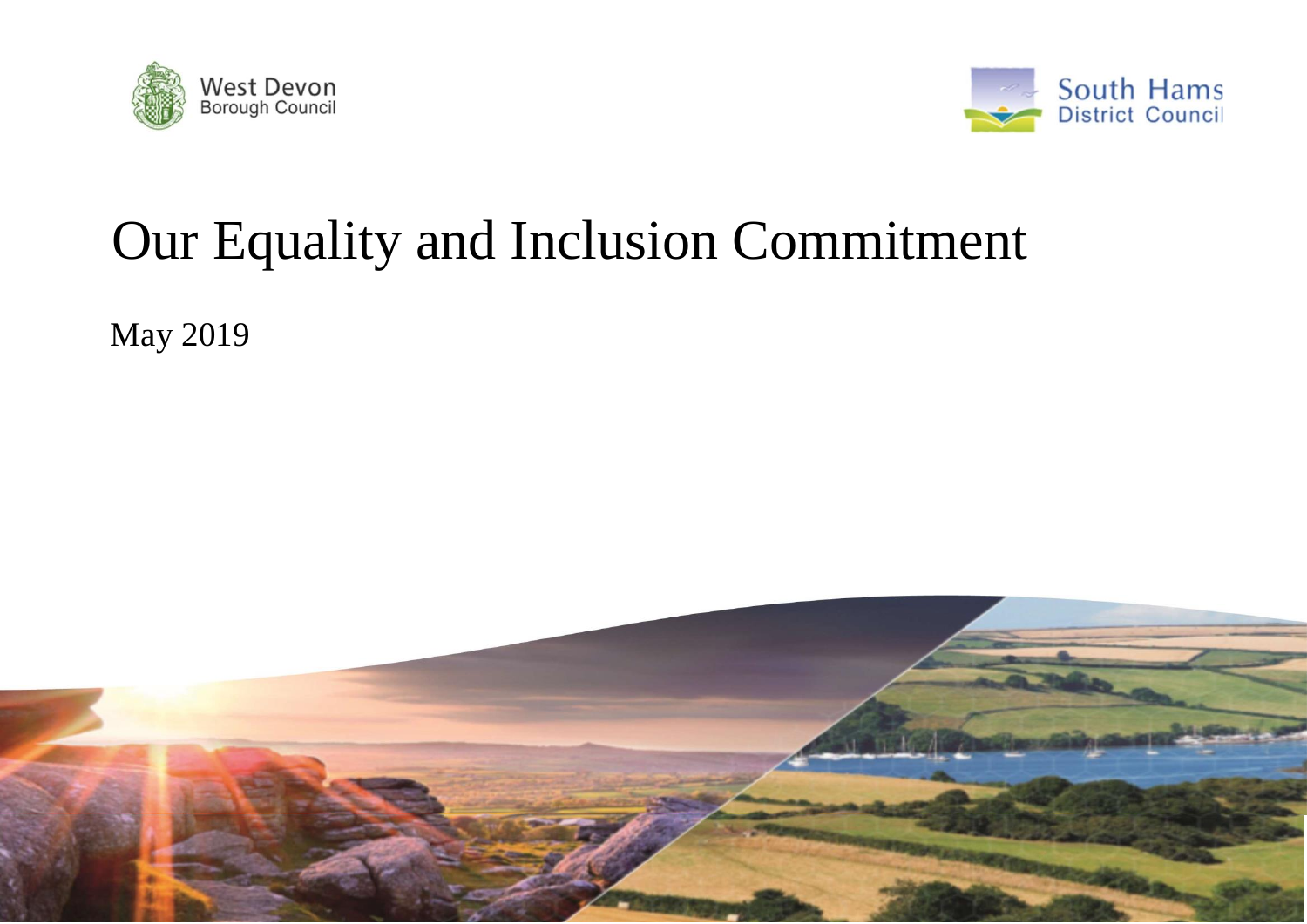#### **Our Equality and Inclusion Commitment**

The Public Sector Equality Duty (PSED), which is set out in the Equality Act 2010, requires us to have due regard to the need to eliminate discrimination, advance equality of opportunity and foster good relations between different people when carrying out their activities.

The key aims of the duty are to:

- Eliminate unlawful discrimination, harassment and victimisation and other conduct prohibited by the Act
- Advance equality of opportunity between people who share a protected characteristic and those who do not
- Foster good relations between people who share a protected characteristic and those who do not

Both Councils are committed to treating people with dignity and respect and will respond positively to different needs and circumstances. The Councils welcome diversity and recognise that different people bring different perspectives, ideas, knowledge and this difference brings great strength. In making decisions, the Council considers equality and diversity and endeavors to reach all individuals including those with protected characteristics to invite their views and comments.

We have to demonstrate that we have considered how the decisions that we make and the services we deliver affect people who share different

protected characteristics:

- Age
- Disability
- Gender reassignment
- Marriage and civil partnership
- Pregnancy and maternity

# **What we will consider**

In considering service changes and decision making we will consider and set out;

- The aims, objectives, outcomes, purpose of the policy, service change, function we are assessing
- Whether the proposal will create, or increase barriers that might exclude any of the protected groups from accessing services
- If there is any evidence that any of the protected groups will have different needs or priorities with regard to the proposal

• Race

- Religion or belief
- Sex
- Sexual orientation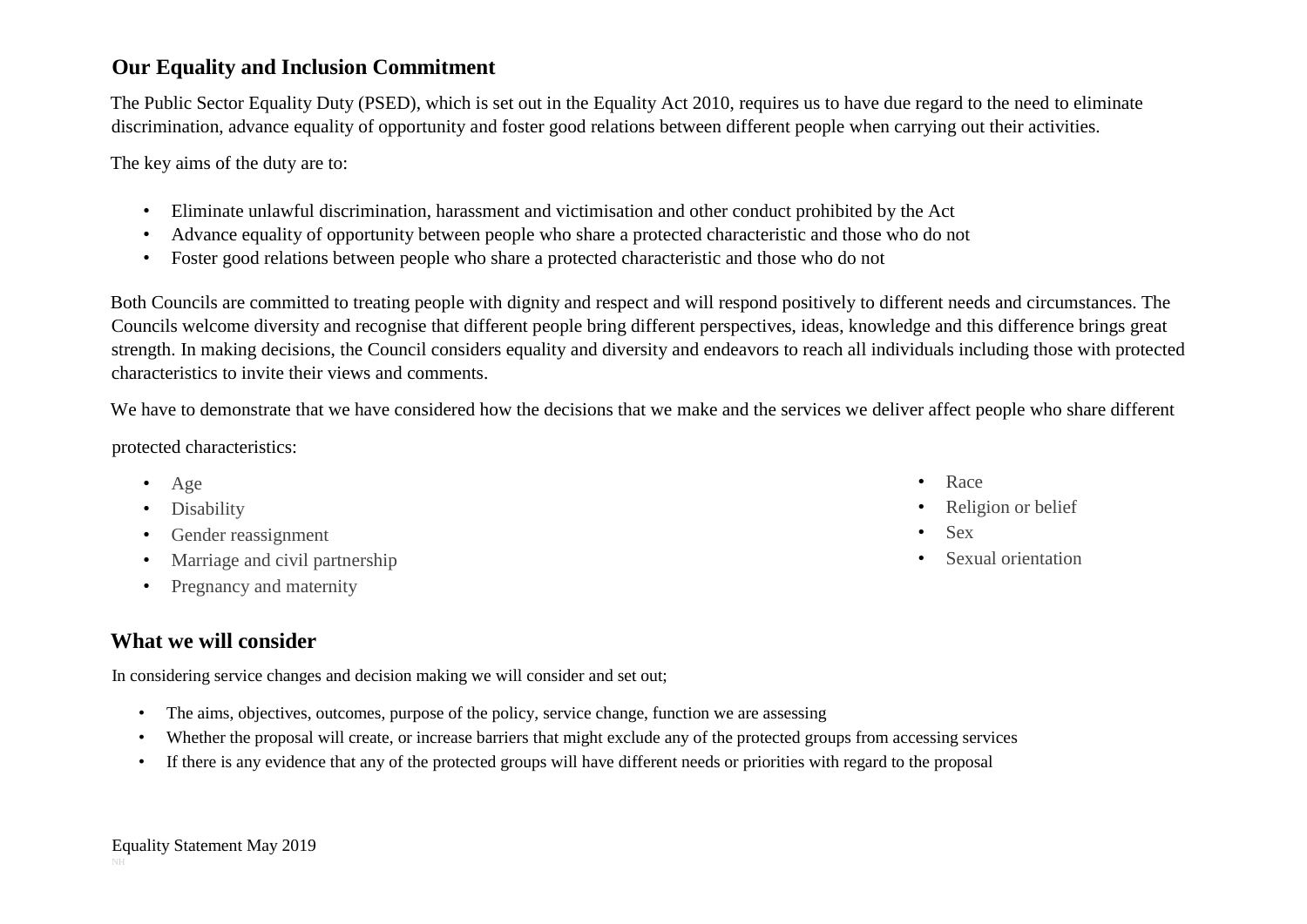• If there is any evidence that the proposal could discriminate, directly or indirectly, against people in any of the protected groups

## **Responsibilities**

The Council expects its employees to treat everybody they come into contact with as part of their work with respect and without discrimination on any grounds. This includes being polite and courteous at all times and refraining from using language that could be offensive to others both in the workplace at whist representing the Council at external events etc.

Employees should not discriminate against any person, including customers and colleagues, on any ground protected under the Equality Act.

The Senior Leadership Team ensures good governance of the organisation and has overall responsibility to ensure this policy is consistently applied and taken into account when setting strategic direction and reviewing performance.

Heads of Services and line managers must ensure staff are aware of the policy and trained to meet its requirements and that equality is clearly incorporated in to policy, design and delivery of services and functions, where relevant.

All staff and elected Members must comply with equality policies and legislation and breaches may lead to disciplinary action.

In making decisions, the Council will consider protected groups utilising, as a minimum, the following statistical information. Please note that the information is provided for South Hams and West Devon in the same data sets as we operate a Shared Service Arrangement

Age & Sex

As at Mid-2017, the population by age and sex across South Hams and West Devon is as follows.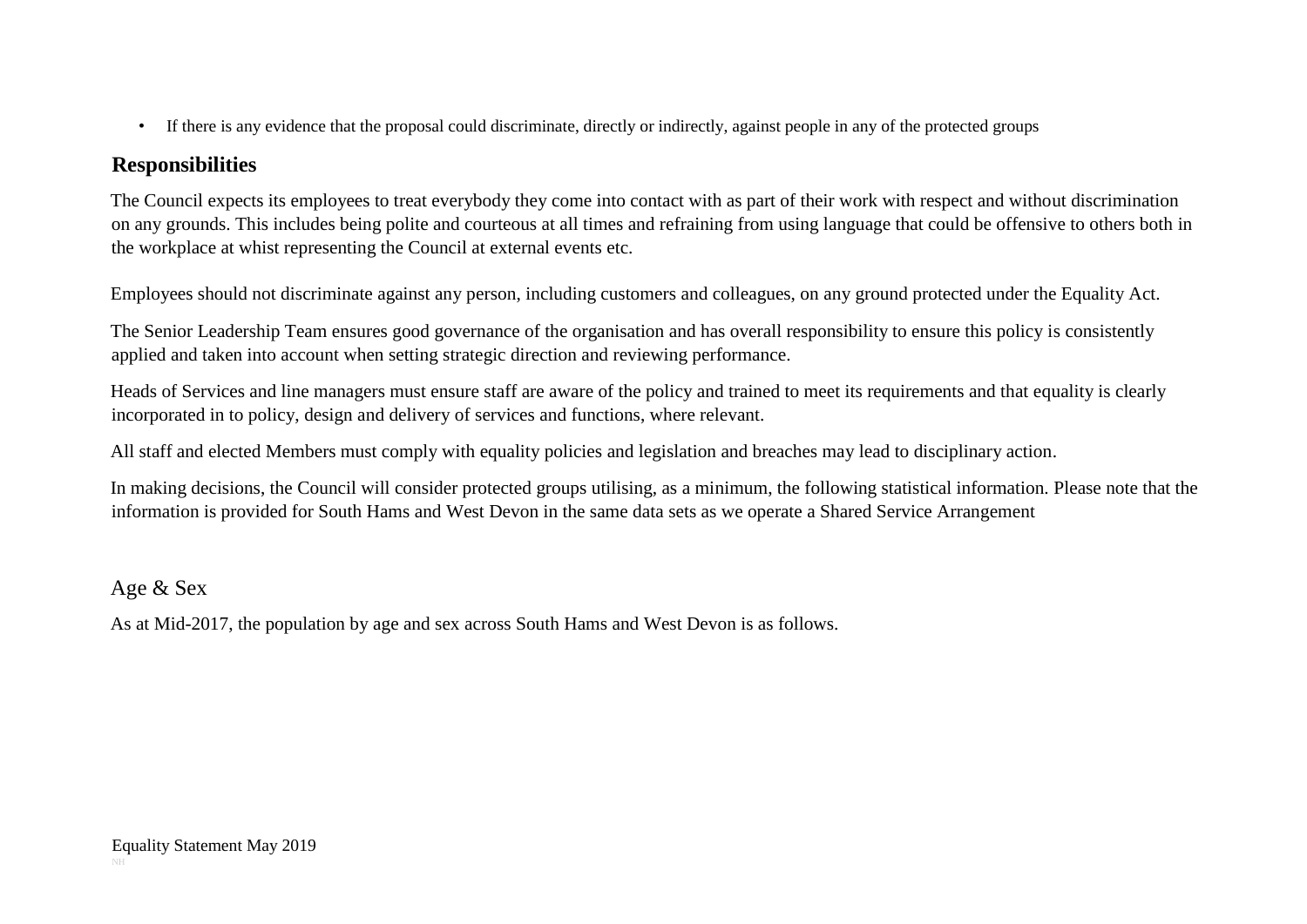|                    |       | South Hams |       |       | <b>West Devon</b> |       |
|--------------------|-------|------------|-------|-------|-------------------|-------|
|                    | Male  | Female     | Total | Male  | Female            | Total |
| Aged under 1 year  | 300   | 300        | 600   | 200   | 200               | 400   |
| Aged 1 - 4 years   | 1,500 | 1,400      | 3,000 | 1.100 | 1,000             | 2,100 |
| Aged 5 - 9 years   | 2,300 | 2,200      | 4,400 | 1,400 | 1,400             | 2,900 |
| Aged 10 - 14 years | 2,300 | 2,200      | 4,600 | 1,500 | 1,400             | 2,900 |
| Aged 15 - 19 years | 2,200 | 2,100      | 4,300 | 1,400 | 1,300             | 2,700 |
| Aged 20 - 24 years | 1,800 | 1,400      | 3,200 | 1,000 | 1,000             | 2,000 |
| Aged 25 - 29 years | 2,000 | 1,600      | 3,600 | 1,300 | 1,200             | 2,400 |
| Aged 30 - 34 years | 1.700 | 1,900      | 3,600 | 1,200 | 1,300             | 2,500 |
| Aged 35 - 39 years | 1,800 | 2,200      | 4.000 | 1.300 | 1,400             | 2,700 |
| Aged 40 - 44 years | 2,100 | 2,300      | 4,400 | 1,300 | 1,500             | 2,700 |
| Aged 45 - 49 years | 2,700 | 3,100      | 5,800 | 1,800 | 2,000             | 3,800 |
| Aged 50 - 54 years | 3,200 | 3,700      | 6,900 | 2,200 | 2,300             | 4,500 |
| Aged 55 - 59 years | 3,300 | 3,600      | 6,900 | 2,100 | 2,300             | 4,400 |
| Aged 60 - 64 years | 3,100 | 3,400      | 6,500 | 2,000 | 2,100             | 4,100 |
| Aged 65 - 69 years | 3,400 | 3,600      | 7,000 | 2,100 | 2,300             | 4,400 |
| Aged 70 - 74 years | 3,100 | 3,400      | 6,500 | 2,100 | 2,100             | 4,100 |
| Aged 75 - 79 years | 1,900 | 2,200      | 4,000 | 1,200 | 1,400             | 2,600 |
| Aged 80 - 84 years | 1,400 | 1,700      | 3,100 | 900   | 1,100             | 2,000 |
| Aged 85 and over   | 1,200 | 1,800      | 3,000 | 700   | 1,300             | 2,000 |
|                    |       |            | 85400 |       |                   |       |

|       | <b>West Devon</b> |       |
|-------|-------------------|-------|
| Male  | Female            | Total |
| 200   | 200               | 400   |
| 1,100 | 1,000             | 2,100 |
| 1,400 | 1,400             | 2,900 |
| 1,500 | 1,400             | 2,900 |
| 1,400 | 1,300             | 2,700 |
| 1,000 | 1,000             | 2,000 |
| 1,300 | 1,200             | 2,400 |
| 1,200 | 1,300             | 2,500 |
| 1,300 | 1,400             | 2,700 |
| 1,300 | 1,500             | 2,700 |
| 1,800 | 2,000             | 3,800 |
| 2,200 | 2,300             | 4,500 |
| 2,100 | 2,300             | 4,400 |
| 2,000 | 2,100             | 4,100 |
| 2,100 | 2,300             | 4,400 |
| 2,100 | 2,100             | 4,100 |
| 1,200 | 1,400             | 2,600 |
| 900   | 1,100             | 2,000 |
| 700   | 1,300             | 2,000 |
|       |                   | 55200 |
|       |                   |       |

# Disability

Based on the 2011 Census, across the two Council areas, 11% of individuals consider themselves to have a condition or disability which limits a little or a lot, their day to day activities.

|                      | Day-to-day<br>limited a lot | activities Day-to-day<br>limited a little | activities Day-to-day activities not<br>limited |
|----------------------|-----------------------------|-------------------------------------------|-------------------------------------------------|
| West<br>Devon        | 4579                        | 6145                                      | 42829                                           |
| South<br><b>Hams</b> | 6813                        | 9160                                      | 67167                                           |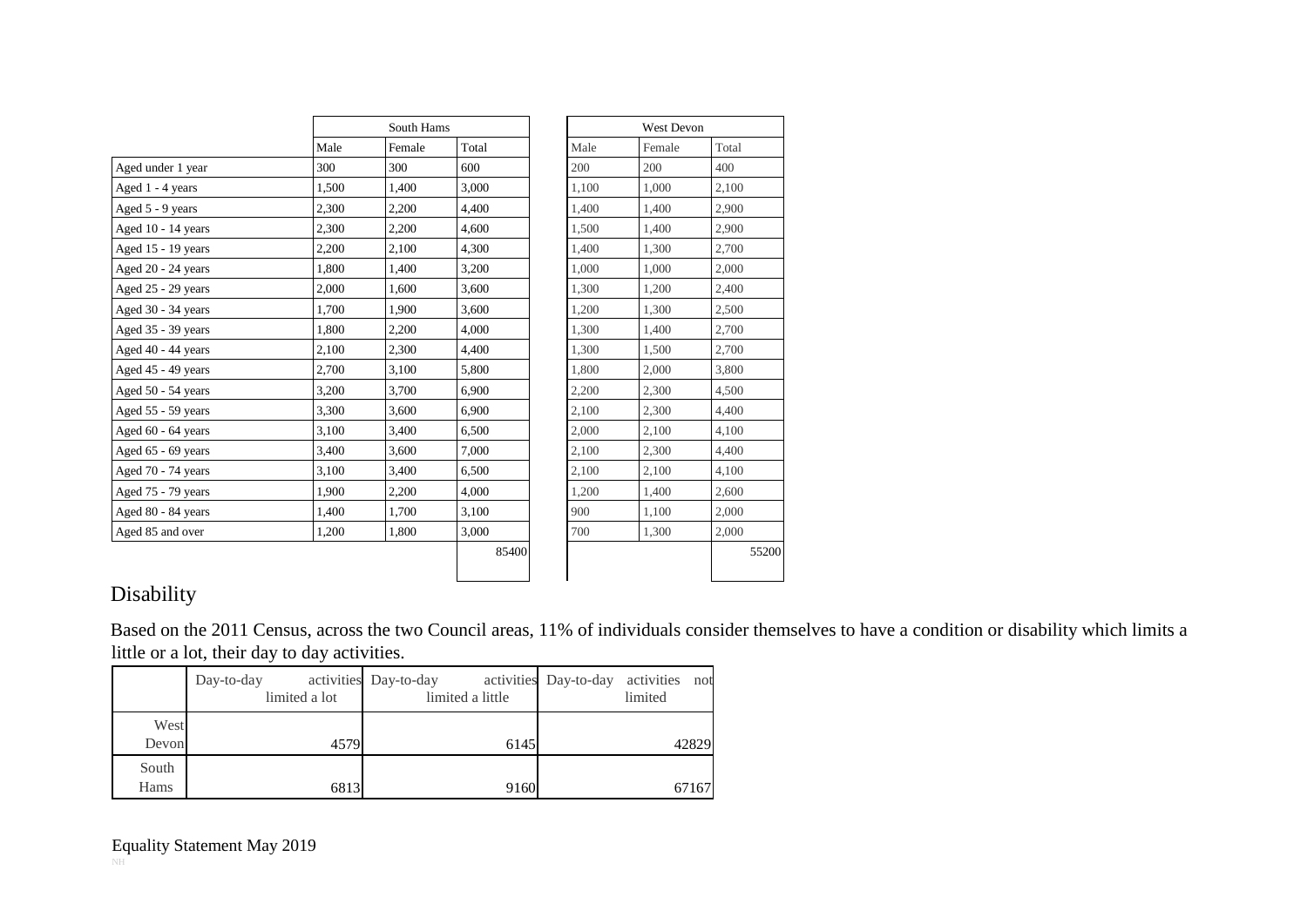## Marriage and Civil Partnerships (2011)

The following table sets out the relationship status of residents across South Hams and West Devon.

Relationship Status - 2011 Census

|                   | Single -<br>Never married | Married | In registered<br>civil<br>partnership | Separated<br>but still legally<br>married or in<br>civil<br>partnership | Divorced or<br>disolved civil<br>partnership | Widowed |
|-------------------|---------------------------|---------|---------------------------------------|-------------------------------------------------------------------------|----------------------------------------------|---------|
| <b>West Devon</b> | 11316                     | 24329   | 90                                    | 924                                                                     | 4280                                         | 3713    |
| South Hams        | 17310                     | 37828   | 138                                   | 1472                                                                    | 7239                                         | 5881    |

#### Race

South Hams and West Devon are diverse areas. The following tables set out information on residents by ethnicity based on the 2011 census

Residents by ethnicity -2011 Census data

| <b>West Devon</b>   | Asian/Asian    | Black/African        | Mixed/Multiple       | White | Other    |
|---------------------|----------------|----------------------|----------------------|-------|----------|
|                     | <b>British</b> | /Caribbean/          | <b>Ethnic Groups</b> |       |          |
|                     |                | <b>Black British</b> |                      |       |          |
| <b>Bere Ferrers</b> | 0.1            |                      | 0.7                  | 99    | $\theta$ |
| <b>Bridestowe</b>   | 0.3            |                      | 0.4                  | 99    | 0.3      |
| <b>Buckland</b>     | 0.4            |                      | 0.4                  | 99    | 0.2      |
| Monachorum          |                |                      |                      |       |          |
| <b>Burrator</b>     | 0.3            |                      | 0.5                  | 99.1  | $\Omega$ |

Equality Statement May 2019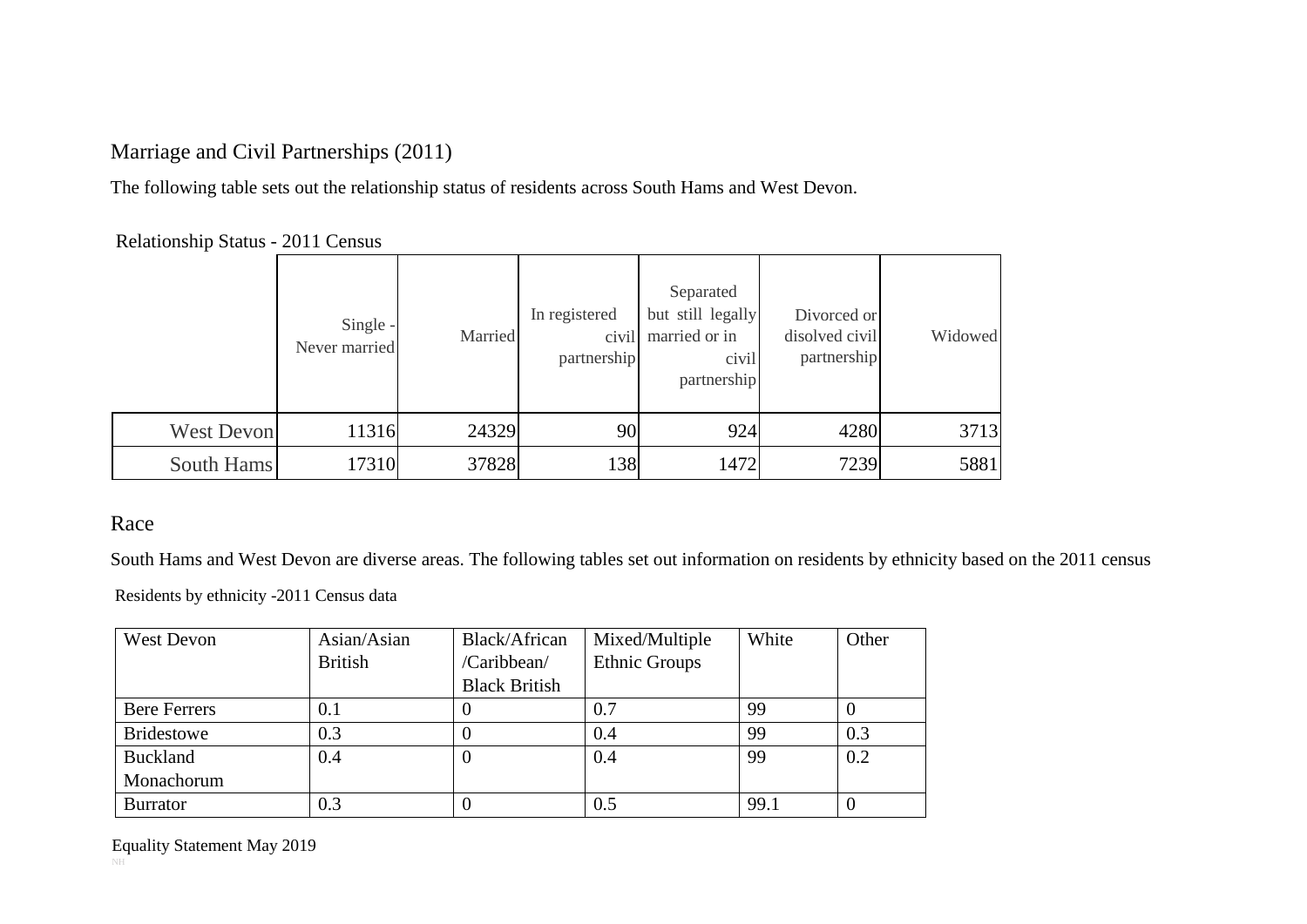| <b>West Devon</b>           | Asian/Asian    | Black/African        | Mixed/Multiple       | White | Other          |
|-----------------------------|----------------|----------------------|----------------------|-------|----------------|
|                             | <b>British</b> | /Caribbean/          | <b>Ethnic Groups</b> |       |                |
|                             |                | <b>Black British</b> |                      |       |                |
| Chagford                    | 0.3            | 0.2                  | 1.1                  | 98.3  | 0.1            |
| Dartmoor                    | 1.3            | 1.5                  | $\overline{2}$       | 95    | 0.2            |
| Drewsteignton               | 0.4            | 0.1                  | 0.7                  | 98.6  | 0.2            |
| Exbourne                    | 0.4            | 0.1                  | 0.7                  | 98.7  | $\overline{0}$ |
| Hatherleigh                 | 0.6            | $\theta$             | 0.4                  | 98.7  | 0.1            |
| Mary Tavy                   | 0.2            | $\theta$             | 0.3                  | 99.3  | 0.2            |
| Milton Ford                 | 0.4            | $\theta$             | 0.5                  | 99.3  | $\overline{0}$ |
| <b>Okehampton North</b>     | 0.5            | 0.1                  | 0.8                  | 98.3  | 0.2            |
| Okehampton South            | 1.5            | $\theta$             | 0.8                  | 97.6  | 0.2            |
| <b>South Tawton</b>         | 0.2            | $\overline{0}$       | 1.1                  | 98.6  | $\theta$       |
| Tamarside                   | 0.2            | $\theta$             | 0.6                  | 99.4  | $\overline{0}$ |
| <b>Tavistock North</b>      | 1.1            | $\overline{0}$       | 1.1                  | 97.5  | 0.2            |
| <b>Tavistock South East</b> | 0.6            | $\overline{0}$       | 0.7                  | 98.6  | 0.1            |
| <b>Tavistock South West</b> | 0.6            | $\theta$             | 0.7                  | 98.6  | 0.1            |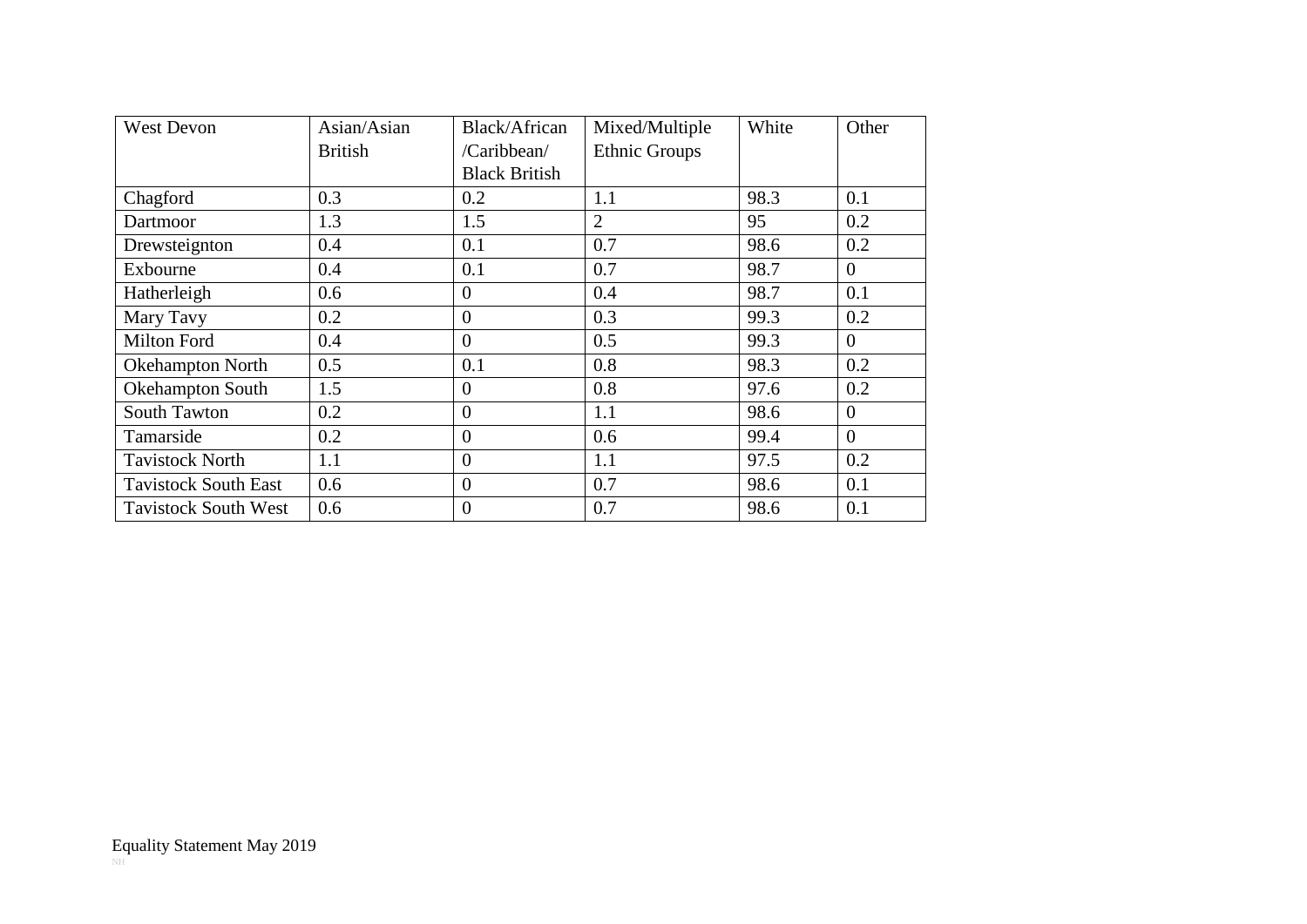| <b>South Hams</b>             | Asian/Asian    | Black/African        | Mixed/Multiple       | White | Other          |
|-------------------------------|----------------|----------------------|----------------------|-------|----------------|
|                               | <b>British</b> | /Caribbean/          | <b>Ethnic Groups</b> |       |                |
|                               |                | <b>Black British</b> |                      |       |                |
| Allington and Strete          | $\overline{0}$ | $\overline{0}$       | 0.3                  | 99.5  | $\overline{0}$ |
| <b>Bickleigh and Cornwood</b> | 0.4            | 0.1                  | 0.6                  | 98.8  | 0.1            |
| <b>Blackawton and Stoke</b>   | 0.4            | 0.1                  | 0.4                  | 98.9  | $\overline{0}$ |
| Fleming                       |                |                      |                      |       |                |
| Charterlands                  | 0.3            | 0.1                  | 0.4                  | 99.1  | $\overline{0}$ |
| Dartington and Staverton      | 0.5            | 0.1                  | 1.1                  | 98.1  | 0.1            |
| Dartmouth and East Dart       | 0.6            | 0.2                  | 0.6                  | 98.1  | 0.6            |
| Ermington and Ugborough       | 0.3            | $\overline{0}$       | $\mathbf{1}$         | 98.6  | $\overline{0}$ |
| <b>Ivybridge East</b>         | 0.4            | 0.1                  | 0.5                  | 99.1  | 0.1            |
| Ivybridge West                | 0.7            | 0.1                  | 0.9                  | 98.2  | 0.1            |
| Kingsbridge                   | 1.2            | 0.1                  | 0.7                  | 98.1  | 0.1            |
| <b>Loddiswell and Aveton</b>  | 0.6            | 0.2                  | 0.7                  | 98.5  | $\overline{0}$ |
| Gifford                       |                |                      |                      |       |                |
| Marldon and                   | 0.1            | 0.1                  | 0.6                  | 99.1  | $\overline{0}$ |
| Littlehempston                |                |                      |                      |       |                |
| Newton and Yealmpton          | 0.5            | 0.2                  | $\mathbf{1}$         | 98.4  | $\theta$       |
| Salcombe and Thurlestone      | 0.3            | 0.1                  | 0.5                  | 99    | 0.1            |
| South Brent                   | 0.4            | 0.1                  | 0.9                  | 98.5  | 0.1            |
| Stokenham                     | 0.4            | $\boldsymbol{0}$     | 0.3                  | 99.1  | 0.1            |
| <b>Totnes</b>                 | 0.7            | 0.3                  | 1.5                  | 97.2  | 0.2            |
| Wembury and Brixton           | 0.3            | 0.1                  | 0.5                  | 98.9  | 0.1            |
| West Dart                     | 0.4            | 0.1                  | 1.5                  | 97.9  | 0.1            |
| Woolwell                      | 2.1            | 0.3                  | 1.4                  | 95.6  | 0.7            |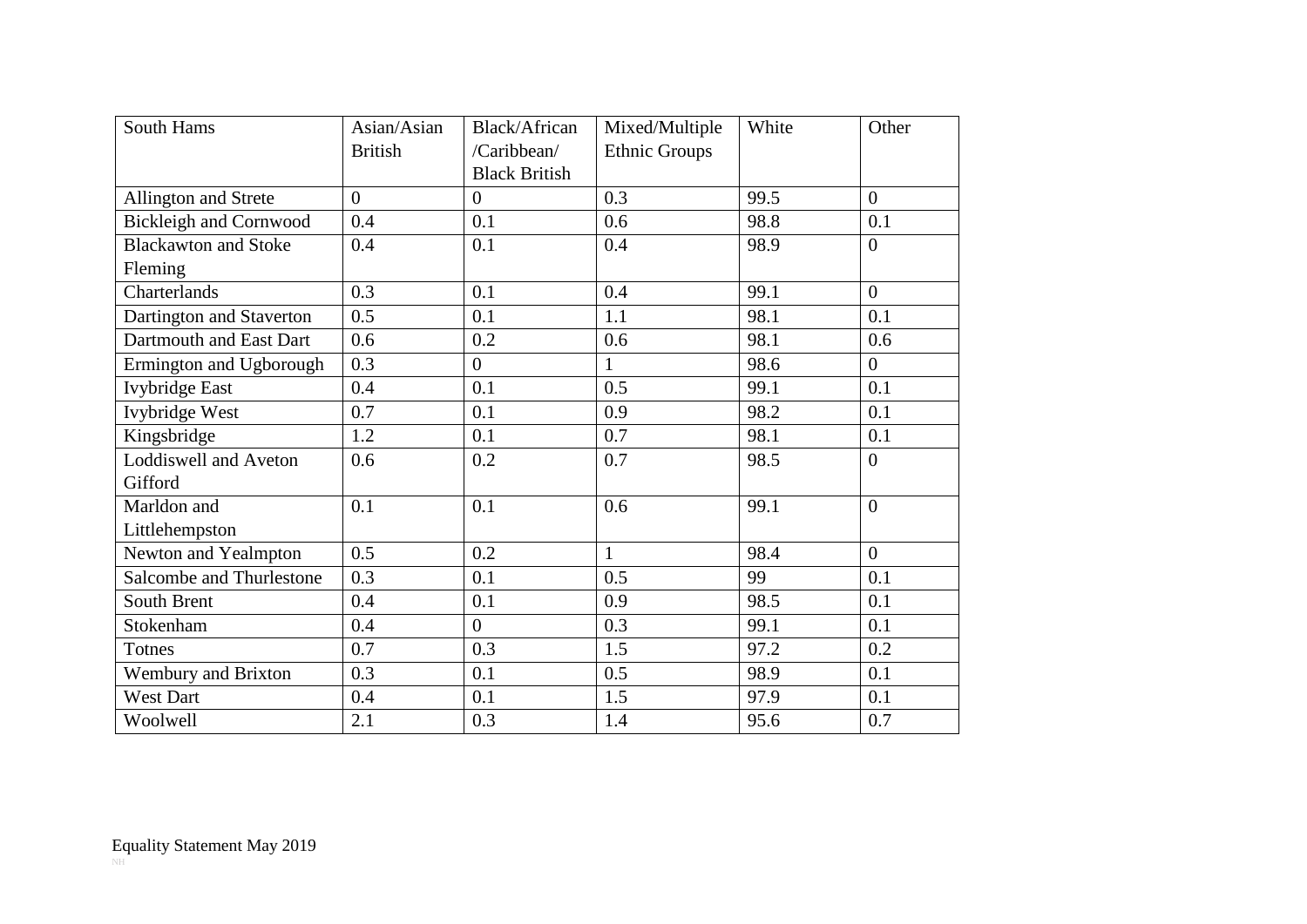#### Religion or Belief

#### Population religion - 2011 Census

|            | Christian | <b>Buddhist</b> | Hindu | Jewish | <b>Muslim</b> | Sikh | Other<br>religion | N <sub>o</sub><br>religion | Religion<br>not stated | Total  |
|------------|-----------|-----------------|-------|--------|---------------|------|-------------------|----------------------------|------------------------|--------|
| South Hams | 51,181    | 468             | 56    | 109    | 201           |      | 634               | 23,068                     | 7,418                  | 83,140 |
| West Devon | 34,079    | 152             | 34    | 49     | 90            | ┍┓   | 313               | 14,254                     | 4,575                  | 53,553 |

#### Sexual Orientation

We do not currently hold specific data on sexual orientation across the South Hams and West Devon areas however the government Annual Population Survey has produced the following data for the whole of the UK. It must however be noted that this may or may not be reflective of the South Hams and West Devon areas.

|                                                |      | $\%$ |                |
|------------------------------------------------|------|------|----------------|
| <b>Sexual orientation</b>                      | 2015 | 2016 | 2017           |
| Heterosexual or<br>straight                    | 93.7 | 93.4 | 93.2           |
| Gay or lesbian                                 | 1.1  | 1.2  | 1.3            |
| <b>Bisexual</b>                                | 0.6  | 0.8  | 0.7            |
| Lesbian,<br><b>or</b><br>gay<br>bisexual (LGB) | 1.8  | 2    | $\overline{2}$ |
| Other                                          | 0.4  | 0.5  | 0.6            |
| Do not know or refuse                          | 4.1  | 4.1  | 4.1            |

Equality Statement May 2019